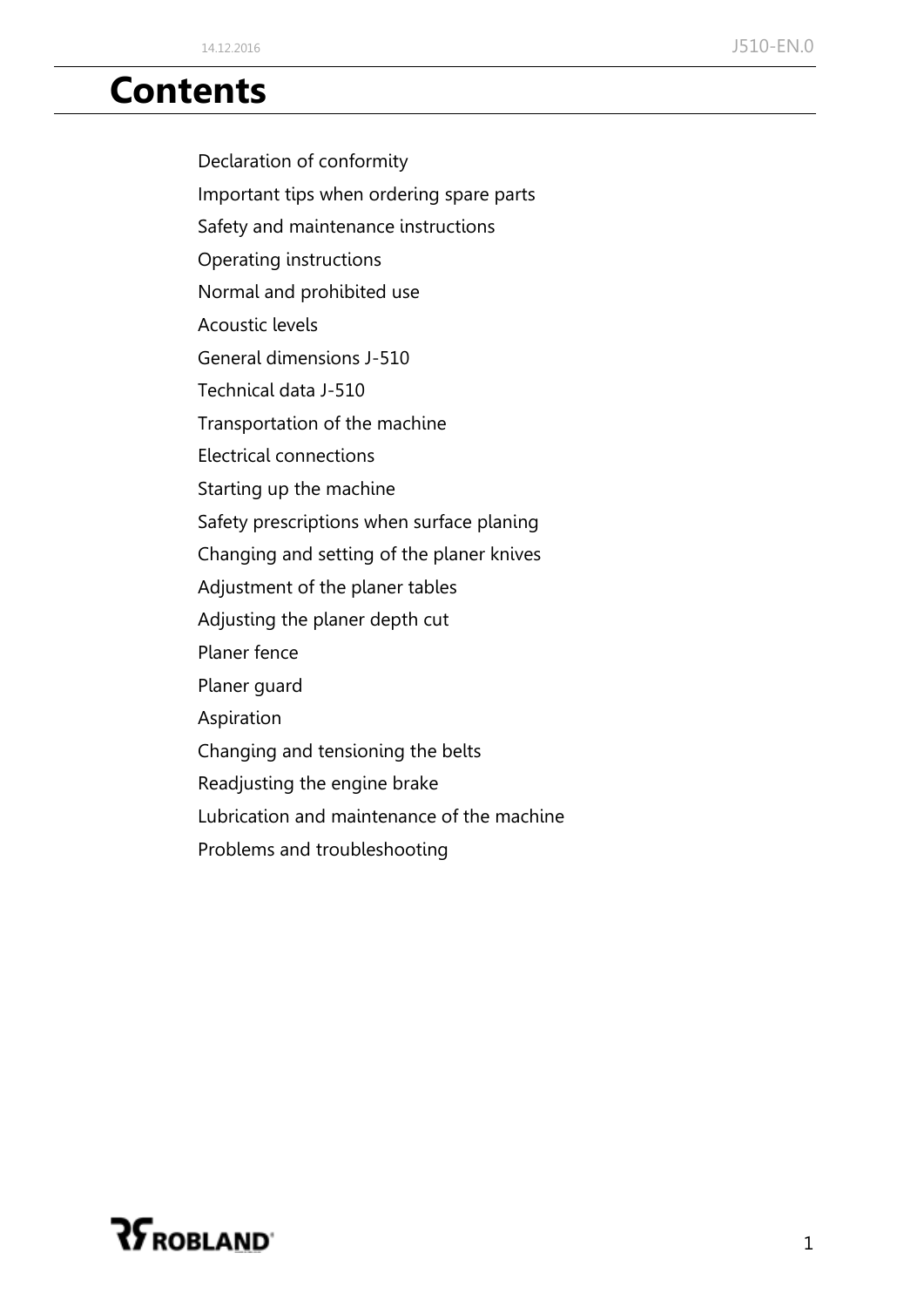### **Declaration of conformity**

EG Conformiteitsverklaring EG Konformitätserklärung EC Declaration of Conformity – Déclaration de Conformité

Geachte Klant – Sehr Geehrter Kunde – Dear Customer – Cher Client, Gelieve hieronder onze CE-homologatie-nummers te willen vinden voor onze houtbewerkingsmachines Bitte finden Sie anbei unsere CE-Homologationsnummern für unsere Holzbarbeitungsmaschinen Please find herewith our CE-homologation numbers for our woodworkingsmachines Nous prions de trouver ci-après nos numéros d'homologation CE nos machines pour le travail du bois

Wij – wir – we - nous

#### ROBLAND NV Kolvestraat 44 8000 BRUGGE – BELGIE

verklaren hierbij dat de bouwwijze van de machines – erklären dass die Bauart der Machines – herewith declare that the construction of the machines – certifions par le présente que la fabrication des machines

#### ROBLAND

voldoen aan de volgende richtlijnen - folgende Bestimmungen entsprichen - comply with the following relevant regulations - sont conformes aux Normes suivantes:

Machine Directive 2006/42/CE – EMC Directive 2014/30/CE

bij het ontwerp van deze machine werd rekening gehouden met volgende Europese geharmoniseerde normen – Angewande harmonisierte Normen inbesondere – the design of this machine was based on the following European harmonised standards – la conception de cette machine a été basé sur les normes européennes harmonisées suivantes;

EN 13857 / EN 13850 / EN 60204 Part 1 / EN 960

type examination was carried out by the following approved body - Die Baumusterprüfung wurde von folgender Stelle durchgeführt - la modèle a été examiné par l'organisme suivant - het typeonderzoek werd door volgende instelling uitgevoerd:

#### **AIB Vinçotte International Bollebergen 1/B B-9052 Zwijnaarde België**

**Type Machine NR CE Serie**<br> **NR CE Serie Serie Serie Serie NECE SERIE NECE SERIE SERIE SERIE SERIE CONTER SERIE CONTER SERIE CONTER SERIE CONTER CONTER CONTER CONTER CONTER** J510 vlakbank - raboteuse – Abrichthobel - planer

Brugge 22/11/2016 Gert Muijs

 $\begin{picture}(20,20) \put(0,0){\line(1,0){150}} \put(0,0){\line(1,0){150}} \put(0,0){\line(1,0){150}} \put(0,0){\line(1,0){150}} \put(0,0){\line(1,0){150}} \put(0,0){\line(1,0){150}} \put(0,0){\line(1,0){150}} \put(0,0){\line(1,0){150}} \put(0,0){\line(1,0){150}} \put(0,0){\line(1,0){150}} \put(0,0){\line(1,0){150}} \put(0,0){\line(1$ 

General Manager

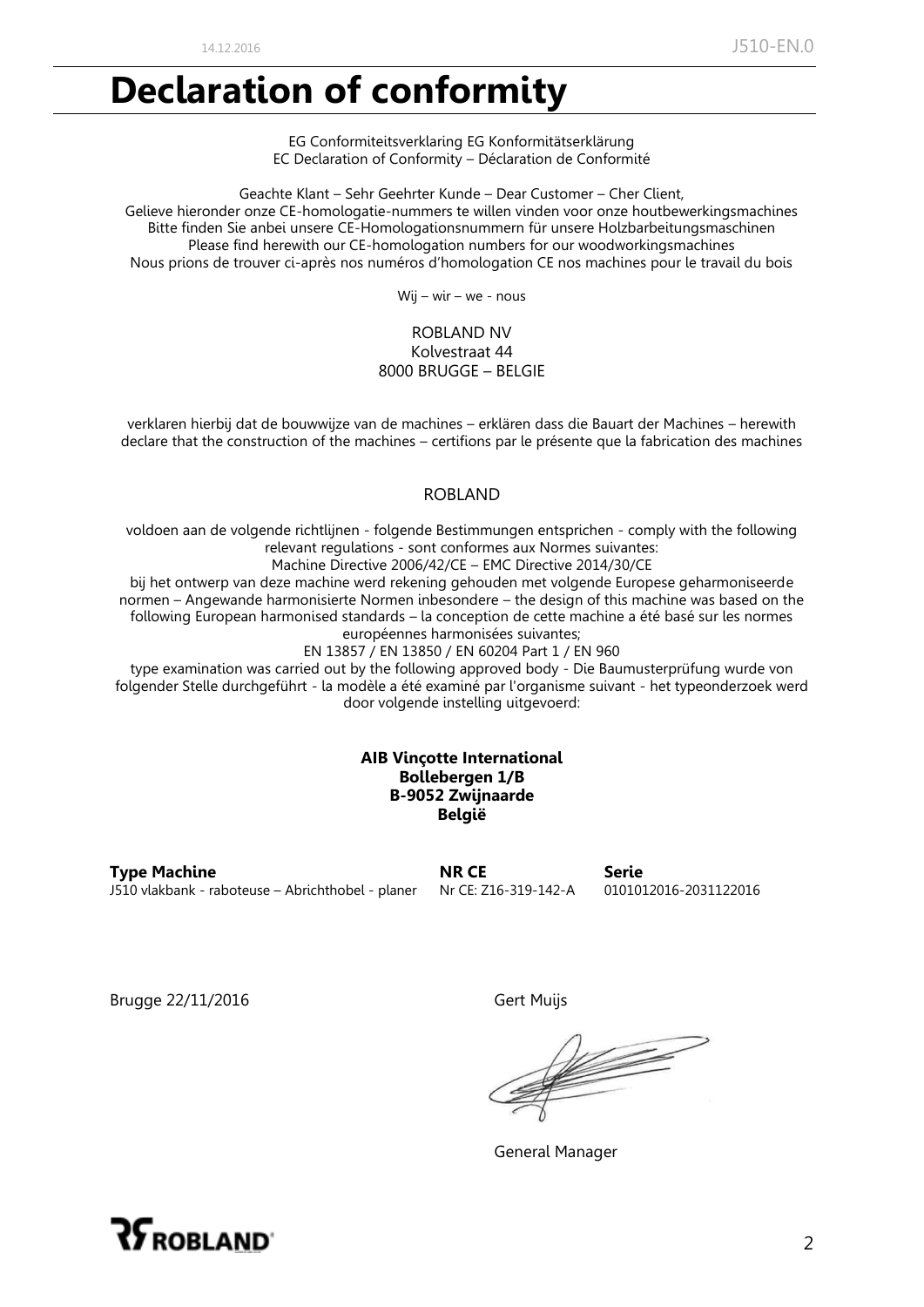### **Important tips when ordering spare parts**

Always mention the following items on your order:

- type of the machine
- serial number of the manual
- part number and quantity
- your references: contact name of consignee and address at place of destination.

#### **For your safety and the operating reliability of the machine: use Robland parts only.**

# **Safety and maintenance instructions**

The risks associated with using woodworking machinery are high since they use high-speed sharp cutters to do the job and in many cases these are necessarily exposed to enable the machining process to take place. Also, because many machines are still hand-fed, woodworking is probably the main industry where the hands of the operator are constantly exposed to danger.

As well as the high risk of injury from contact with the cutters, there is the risk of being injured by the ejection of the workpiece or cutters (or parts of them) from the machine. No two pieces of wood are the same; each piece behaves differently when machined or shaped during the production process. Knots and natural changes in the direction of the grain can give rise to snatching and kickback of the workpiece.

Serious risks are related to the use of woodworking machinery, which are sharp, vibrant and noisy machines. The machine can only be used safely if the operator strictly follows the operating and safety instructions. It is essential to read this manual before using the machine so you know how to the machine works and what its limitations are.

Provide sufficient space around the machine and a good lighting of the workshop.

Always make sure that all safety devices are fitted to the machine and that the machine is connected to a dust extraction system.

Keep dust levels down with good housekeeping. Keep the work area clean so you do not resuspend dust into the air while working. Never use compressed air to clean the work area or clothing, because it generates dust. Wood dust is harmful by inhalation and in contact with skin for all woods, but more or less according to the varieties of types (deciduous, conifers, exotic) and chemicals potentially associated (including formaldehyde in MDF).

Exposure to wood dust and many chemicals (solvents, adhesives and varnishes...) generate a risk of allergic reactions, respiratory and sinus cancer.

Use a dust mask and hearing protection when working with the machine. To avoid inhalation of wood dust many types of masks and filters are available. A good choice and application are important for proper operation.

Carefully read the instructions for the cleaning of the machine.

Do not remove by hand wood residues to a running engine. Do it only with a fully disabled machine. When changing tools or when doing a maintenance job, the machine must always be disconnected from its power supply.

Knives and tools which are not correctly sharpened, or in a bad shape, not only diminish the quality of the work, but also increase the risk of accidents.

Always wear suitable clothing, loosen or torn clothing is dangerous.

Keep children away from the machine and out of the workshop.

Always use templates during the machining of special parts.

Be sure to use only blades corresponding to the dimensions indicated in the technical data and relevant to your work.

Make sure that periodic maintenance be carried out in due time. Try out weekly the emergency stops. Read the instructions of maintenance and adjustment of the automatic brake of the motor.

Check if the automatic braking of the motor time is less than 10 seconds, if the emergency stops functioning correctly.

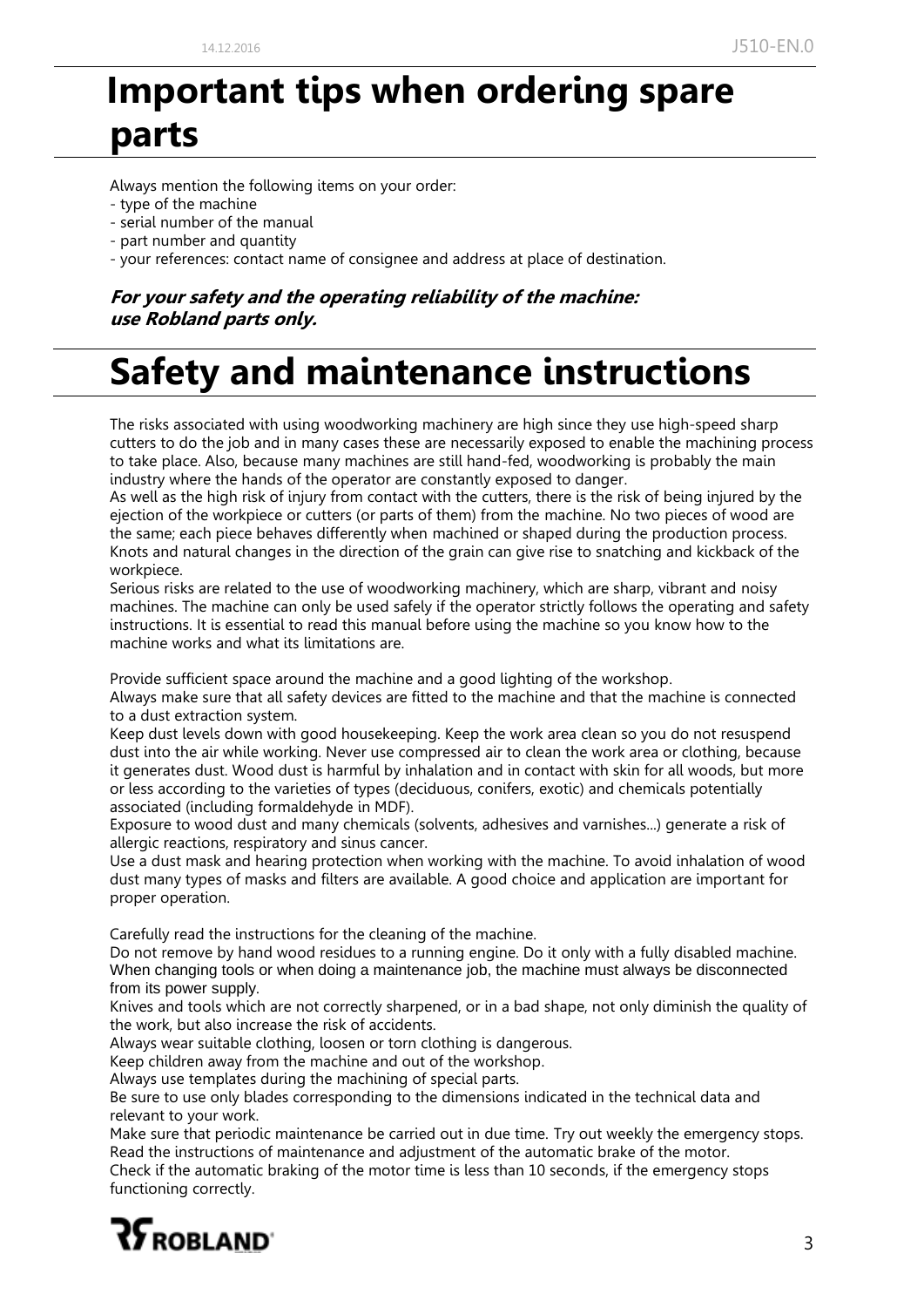All guards need to be kept in a good working condition and need to be checked regularly to ensure that they move freely, are free from any defect and are capable of being adjusted over the full range of work for which they were designed.

Maintenance work should only be carried out by people who have the combination of training, skills, experience and knowledge to do the work.

### **Operating instructions**

The following recommendations for safe working procedures are given as an example, on top of this machine's information characteristics.

When working with the machine, safety equipment must be used.

Nevertheless, the user must also follow the operating instructions to avoid accidents.

#### **TRAINING OF MACHINING OPERATORS**

The use of woodworking machines should be restricted to people who are properly trained and have enough information and instruction, particularly where the machine is hand-fed. The effort of moving the material through the machine is usually towards the fast moving cutter(s) which in many cases cannot be fully enclosed. Safety therefore relies on a combination of the use of guards, protection devices and protection appliances, selecting competent people to use the equipment and following safe working practices and systems of work. It is essential that the machine operator receives thorough training regarding operating and adjusting the machine. In particular:

The risks involved in working with the machine;

The operating principles, the correct usage and adjustment of the machine;

The safe handling of the parts to be processed;

The position of the hands in relation to the cutting tools;

Storing the workpieces safely before and after machining them.

#### **STABILITY**

To be able to use the machine safely, it is essential to place it stable on the ground.

#### **ADJUSTMENT AND INSTALLATION**

Disconnect the machine from the power supply before every adjustment.

The recommendations of the machine manufacturer must be followed when adjusting and installing the tools.

The tools must be correctly sharpened and installed.

The use of specialized equipment, such as tool setting gauges, is only allowed when the machine is stopped.

#### **HANDLING OF TOOLS**

To avoid severe cuts, safety measurements, such as the wear of safety gloves, must be taken when handling planer knives or other tools you are using in your workshop. Even blunt tools can cause serious injuries to your hands!

#### **NORMAL USE**

The machine is designed for processing wood and is equipped with protective devices for this work only.

Where the risks from the use of work equipment cannot be adequately controlled by measures, such as guards or protection devices, during its normal operation, it is particularly important that only the people whose task it is should be allowed to use such equipment. They should have received sufficient information, instruction and training to enable them to carry out the work safely.

#### **REDUCTION OF NOISE – DUST EMISSION**

The condition of the tools is important to minimize noise levels.

The material and the positioning of the protectors must be such that they reduce the level of noise. The use of personal protective equipment should not be an alternative to what is mentioned above. To achieve the sound values the use of protections and resources provided on the machine is necessary. This also applies to dust emissions and means that the machine is connected to a facility under vacuum air flow measured on the machine at the extraction opening to at least 20 m/s.

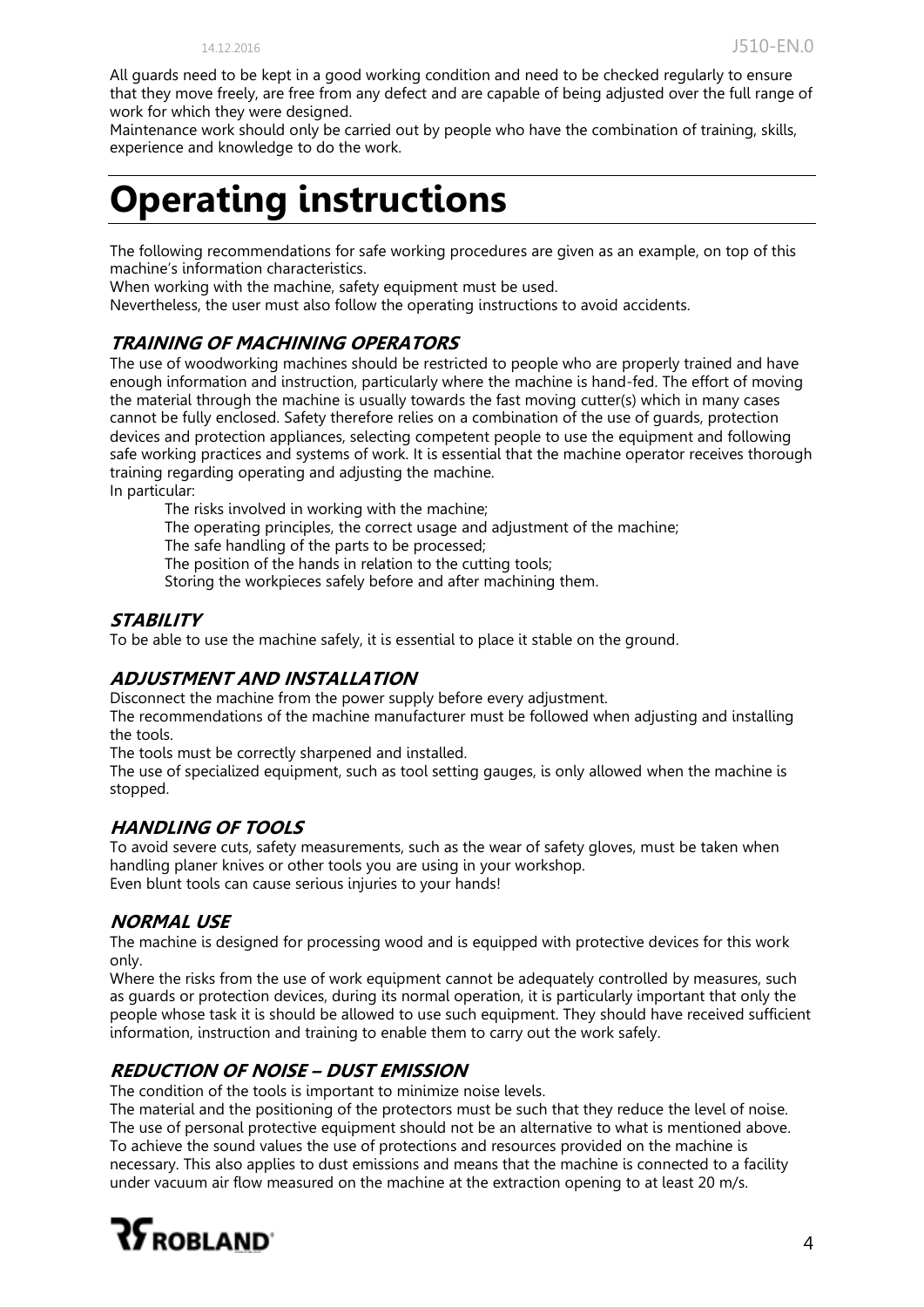#### **ADJUSTMENT OF PLANER FENCE**

The guide must always be used for the planing and training to achieve a correct and safe guiding of the workpiece.

An auxiliary guide should be used as often as possible for the work of small thickness. When the manual advance, a push at the end of the past must be used in association with the protector.

Support stand and roller trestles should be used to support long pieces.

For chamfering, a solid support must be provided either by a special template or the inclined adjustable guide. Pushers must be used for the end of the machining.

Protection appliances such as jigs, workpiece holders, push-sticks etc. should be stored in a safe place to minimize the risk of damage and should be regularly checked to ensure that they are fit for safe use

### **Normal and prohibited use**

#### **NORMAL USE**

The machine is designed for the following work and is equipped with protective devices for these processes only:

Planing the wide surface of workpieces on the planer unit;

Planing the narrow side of workpieces on the planer unit;

Beveling an edge on workpieces on the planer unit;

It is not designed to work materials such as ferrous and non-ferrous metals, work different from that stated below is prohibited.

#### **PROHIBITED USE**

The following are prohibited on the jointer:

Down cut planing i.e. when the feeding direction and the planer's arbor rotation and direction are the same and the outfeed planer table is set lower than the infeed table Insertion cuts on the planer unit, i.e. when the workpiece is not worked along its entire length; The use of other materials than wood, such as ferrous or non-ferrous materials.

#### **REMAINING RISKS**

The most common accidents on the jointer are due to the direct contact of the tree in rotation and training therein, the brutal ejection of pieces of wood, knots, for example, and the sharp decline of the workpiece.

The main areas of risk are:

The rotation area of the tool

The area of moving mechanical parts

The area of the rejection of the wood

Despite the use of the specific protectors and the application of the rules of safety and hygiene, there are still during the use of the jointer of latent risks.

Risk of injury to change and editing tools (cuts in touch to irons);

Unintentional contact of the hands with the running planer arbor;

Workpiece kickback;

Tipping over of the workpiece due to insufficient support;

Ejection of knots, etc.

Woodworking tools run at very high speeds. Sometimes workers approach the tools forgetting that they are running down. Sometimes, because of the stroboscopic effect of alternating current workshop lighting on rotating tools, workers believe that they have come to rest when they have not. Operators can also switch off the power to the tools and leave the machine to run down unattended. These possibilities put workers at risk.

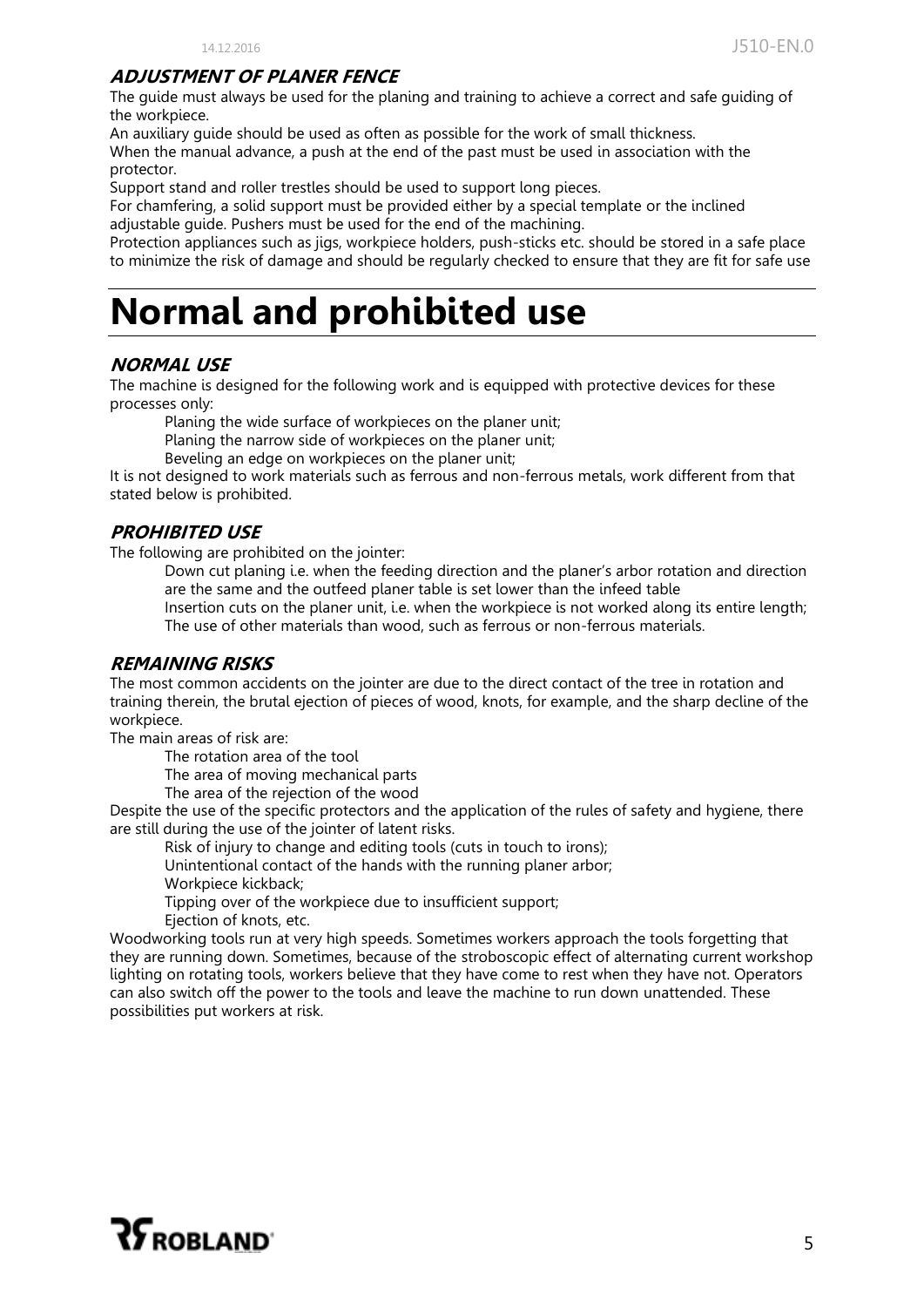When considering the risks from dangerous machinery such as that used in woodworking operations it is easy to become focused only on the safety risks.

However, risks to the health from manual handling, dust, fumes, noise, hand/arm vibration etc. are equally important, and you should consider them in your risk assessment. There are health risks through prolonged inhalation of particles, especially oak, beech or other exotic sorts of wood. Deafness through prolonged exposition to noise.

#### **TYPES OF TOOLS**

The commonly used combination irons are either fast steel "HSS" irons, iron carbide "K". The minimum length of the blades which can be mounted on the tool rest is 510mm. The height of a worn knife must measure at least 20 mm.

### **Acoustic levels and dust emission**

People working in most woodworking shops are likely to have a noise exposure that exceeds the upper exposure action value of 85 dB. This means that you must put noise controls in place. There are several ways in which noise levels can be reduced in a workshop, such as:

Consider the positioning of sources of noise such as machines, the extraction unit, radios etc. Provide enclosures around noisy machines.

Ensure machines and the extraction is well maintained.

Change to quieter tooling

If noise levels are still too high after you have done all you can to reduce the noise at source, you need to provide hearing protection and make sure operators use it. Hearing protection will only provide the right level of protection if it is worn properly and for the whole time that users are exposed to high noise levels.

Hearing protection should at least reduce the sound level reaching the ear to below 85 dB. However, you should not try to reduce the level at the ear to below 70 dB, as this can cause difficulties with communication and operators may not hear warning signals.

#### **NOISE INFORMATION**

The values given are the emission levels; these are not necessary the levels at which the operator can work safely. Whilst there is a correlation between the emission and the explosion levels, this cannot be used reliably to determine if further protections are required. Factors that influence the actual level of exposure of the workforce include the characteristics of the work room, the other sources of noise, etc. i.e. the number of machines and other adjacent processes. Also, the permissible exposure level can vary from country to country. This information, however, will enable the user of the machine to make a better evaluation of the hazard and risk

Measurements as per EN ISO 3746:2010 and EN ISO 11202:2010. L<sub>WA</sub> sound power level: 98 dB (measured value); associated uncertainty  $K = 4$  Db.

| Work post under<br>load | Levels continuous<br>acoustic pressure as<br>per index A dB (A) | Level acoustic<br>power<br>$dB(A)$ (MW) | Max. value acoustic<br>pressure as per index<br>C (instantaneous)<br>dB |
|-------------------------|-----------------------------------------------------------------|-----------------------------------------|-------------------------------------------------------------------------|
| planer                  | 92                                                              | 98 (6,3)                                | ~< 130                                                                  |

#### **EMISSIONS OF DUST**

The machine should be connected to a facility under vacuum air flow measured on the machine at the extraction opening to at least 20 m/s.

Woodworking machinery should be connected to the device with a vacuum installation whose air flow measured at the inlet of the machine with at least 20 m/sec.

In the removal of damp wood chips and processing the Grove of airspeed at least 28 m/s in the system. Low air speeds quickly reduce the effectiveness, which clogged the exhaust system. The total amount of air must move at least 1500 m  $\frac{3}{h}$  chip is available, be sucked off

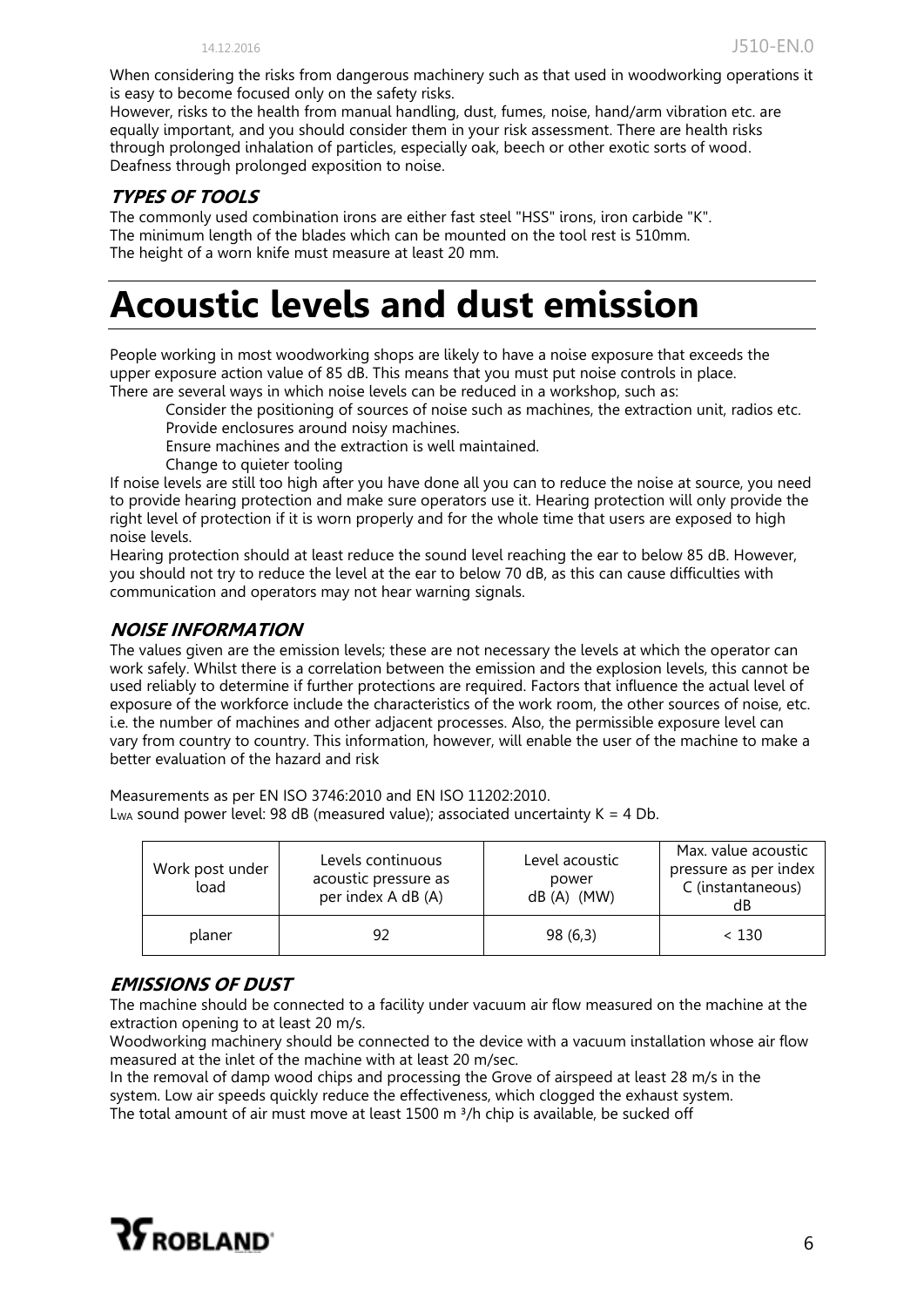# **General dimensions J-510**









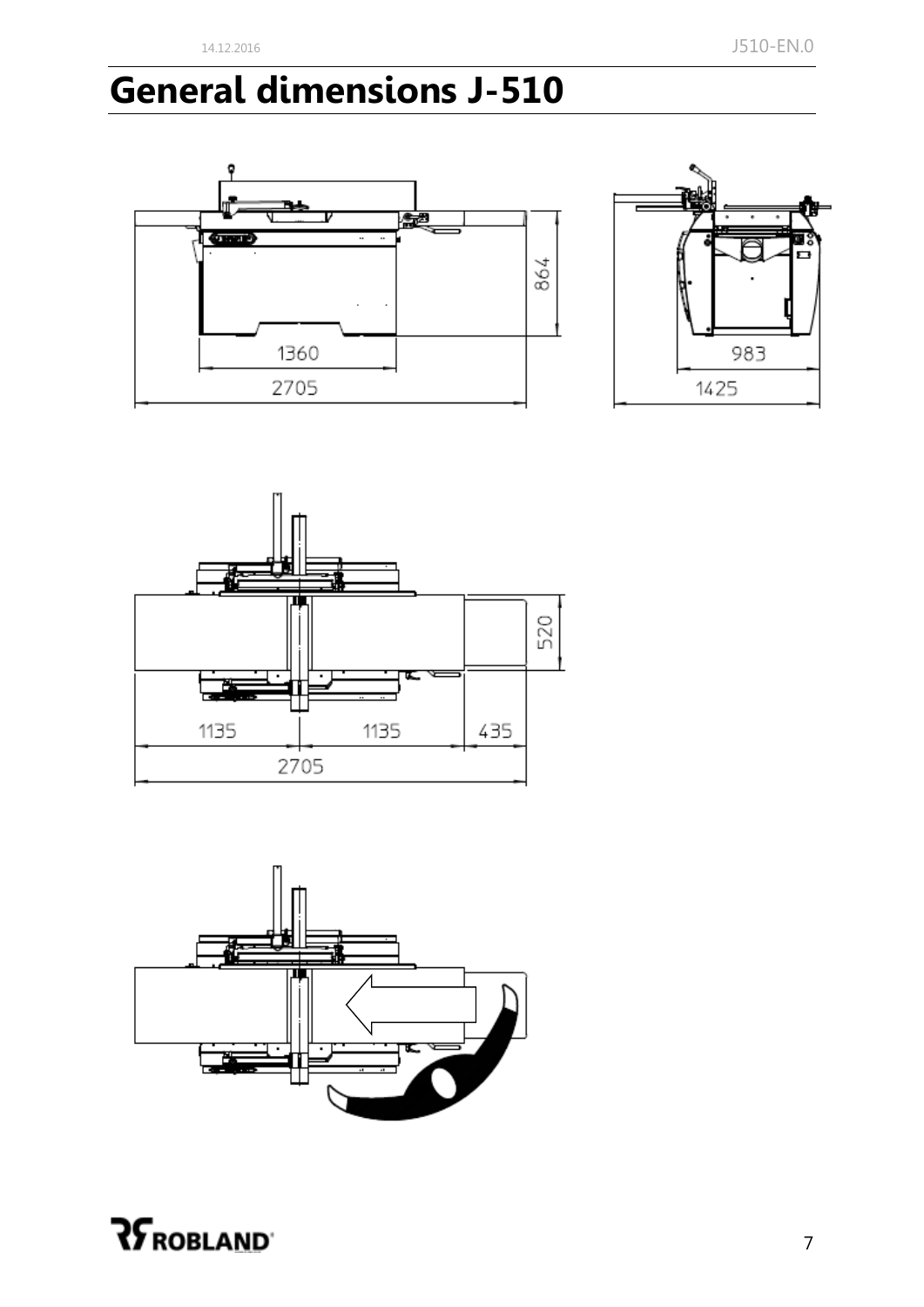# **Technical data J-510**

#### **J-510**

| Voltage                         | V         | 230 Tri or 400     |
|---------------------------------|-----------|--------------------|
| Weight                          | kg        | 600                |
| Packing $(B \times L \times H)$ | mm        | 9100 x 2800 x 1030 |
| Diameter planer arbor           | mm        | 100                |
| Number of knives                |           | 4                  |
| Dimensions of the knives        | mm        | 510x30x3           |
| R.P.M. planer arbor             | T/min     | 5500               |
| Planer width                    | mm        | 510                |
| Length planer tables            | mm        | 2705               |
| Length infeed planer table      | mm        | 1530               |
| Length outfeed planer table     | mm        | 1109               |
| Height planer table             | mm        | 864                |
| Length planer fence             | mm        | 1350 x 200         |
| Inclination planer fence        |           | 90°-45°            |
| Maximum depth of cut            | mm        | 6                  |
| Motor power                     | $kW$ (HP) | 5,5(7,5)           |
| Material planer tables          |           | cast iron GG20     |
| Dust suction outlet             | mm        | 150                |

#### **OPTIONS**

| option |
|--------|
| option |
| option |
| option |
| option |
|        |

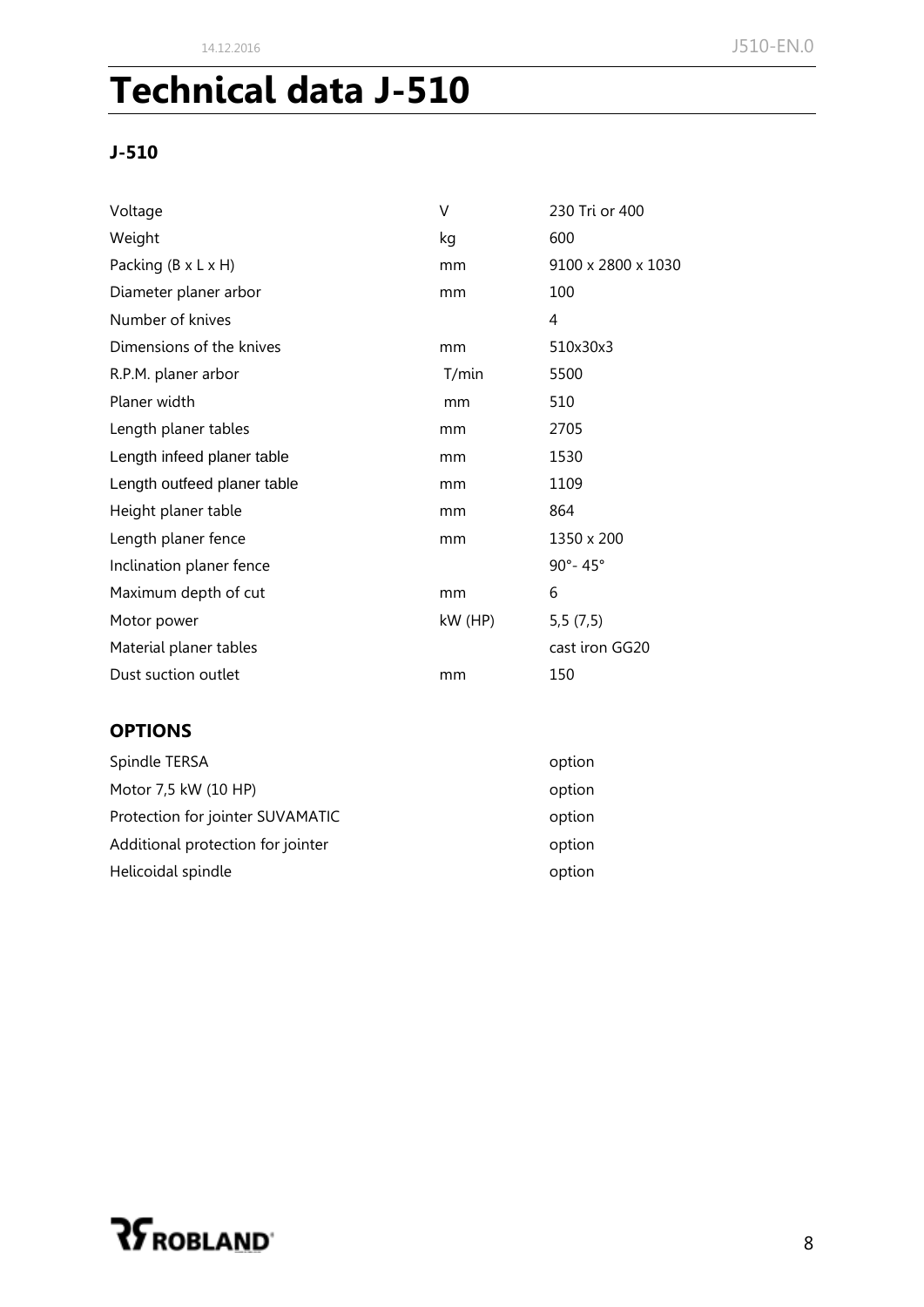### **Transportation of the machine (Fig 1)**

Depending the method of transport or shipping, you will receive the machine in a crate or on transport blocks. Packaging, Fiberboard and wooden beams can be easily recycled. The machine is equipped with an opening at the bottom where the forks of the truck lift truck fit in (fig. 1).

Always check whether the payload of your hoist capacity is sufficient.

Lift the machine of a few centimeters to remove the spars or floor of the box. After unpacking the machine, immediately check if the machine has not suffered shock or damage due to transport. The machine should, if possible, be installed on a concrete base.

#### **ATTENTION:**

Place the machine on a solid and stable surface and make sure that there is enough space around the machine for working safely.

Because of the way most woodworking machines work, there is a risk of the machine moving unintentionally along the floor. For this reason and to minimize the health risk from noise and vibration, all machines should be secured in place. This is most effectively done by fastening to the floor.

Please find the dimensions of the base plate in the technical data drawing.



Fig 1

### **Electrical connections (Fig 2-3)**

The electrical connections must be carried out by a qualified electrician who can calculate the exact needed wire section and caliber of fuses.

Check that the mains voltage of your machine corresponds with the voltage in your workshop.

Open the electrical connection box (fig. 1) underneath the infeed planer table.

Connect the three phases to the terminals marked L1, L2, L3 (fi.2).

Connect the grounding (green-yellow) to the terminal marked with the earth symbol PE. If the power cord is equipped with a neutral (blue) it will relate to clamp N.

#### **ATTENTION:**

Check fist if the spindle runs free and if all protections are mounted before starting up the machine. If the rotation direction of the spindle is not correct, the leads L1, and L2 must be exchanged. The machine is equipped with overload protection. Should the motor be shut-off by this protection, it is necessary to wait for a few minutes until the overload has cooled down, and resets itself.

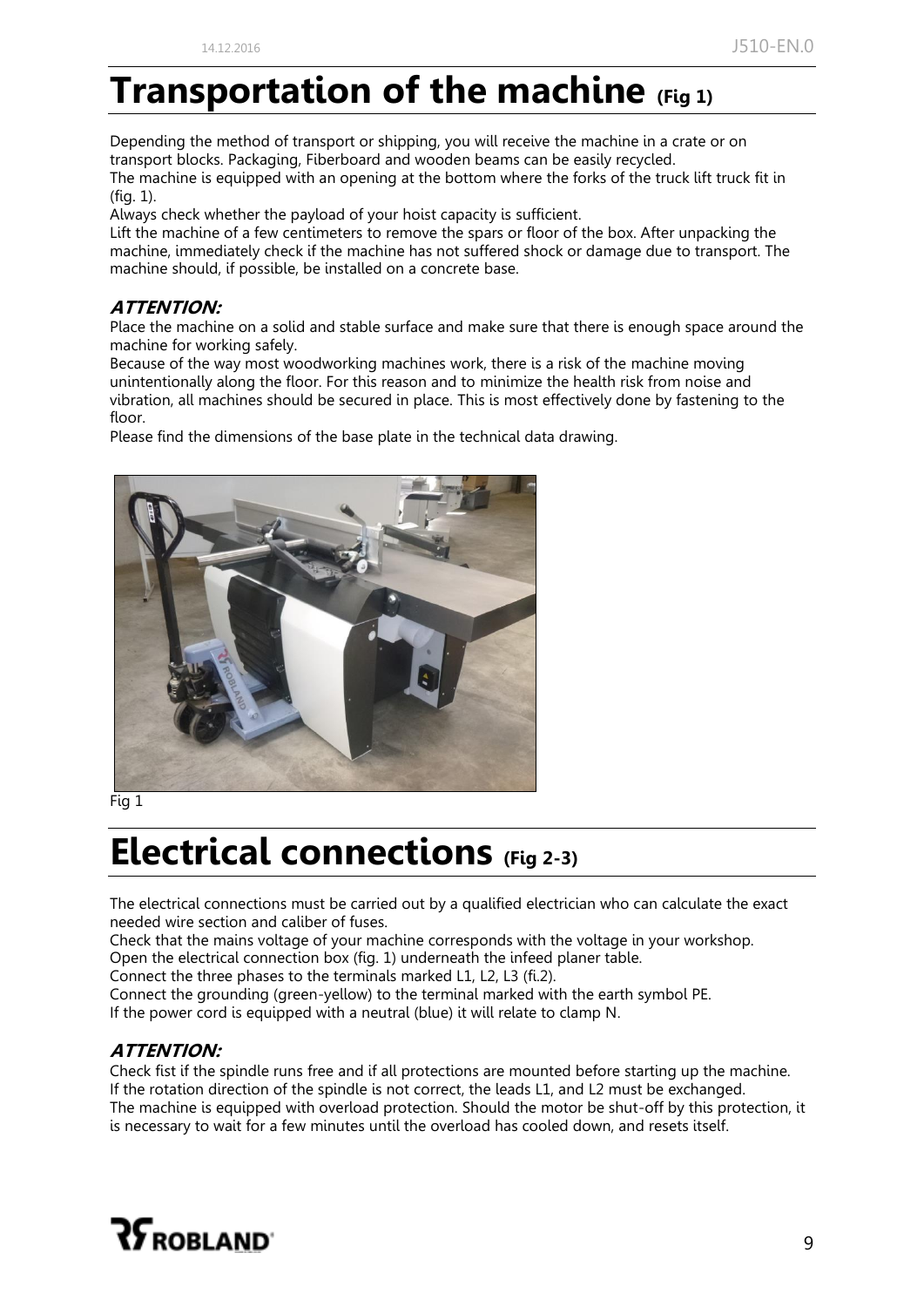14.12.2016 J510-EN.0



 $\oslash$  $\mathcal{D}$ 

 $O$ 

Ø  $L_1$   $L_2$   $L_3$  N PE

## **Starting up the machine (Fig 4-5)**

Turn the main switch (Q1) (fig. 4, 1) to position "1" to put the machine under tension and ensure that the brake release switch (S1) (fig. 4, 7) is set at the "0" position. When the witness orange L1 (fig. 4, 8) lights up, you cannot start the engine.

To start up the motor push the start button (S2) (fig. 4, 2) and the motor starts automatically in Star-Delta.

By pushing the emergency stop button (AU1) (fig. 4. 9) on the outfeed side, emergency button (AU2) (fig. 5, 10) on the infeed side or the stop button S3 (fig. 4, 6) the main motor is automatically stopped and slowed down by the automatic brake within 10 seconds. Make sure the brake release switch (S1) (fig. 4, 7) is set at position "0" to be able to start up the machine.

#### **ATTENTION :**

When the machine is stopped, the engine stops automatically.

It is impossible to start the machine when the separation S1 switch (fig. 4, 7) is in position "1". For the manual start: the star-triangle on the star position switch and press the start S2 button (fig. 2), after 8 seconds the switch in position triangle.



Fig 4 Fig 5

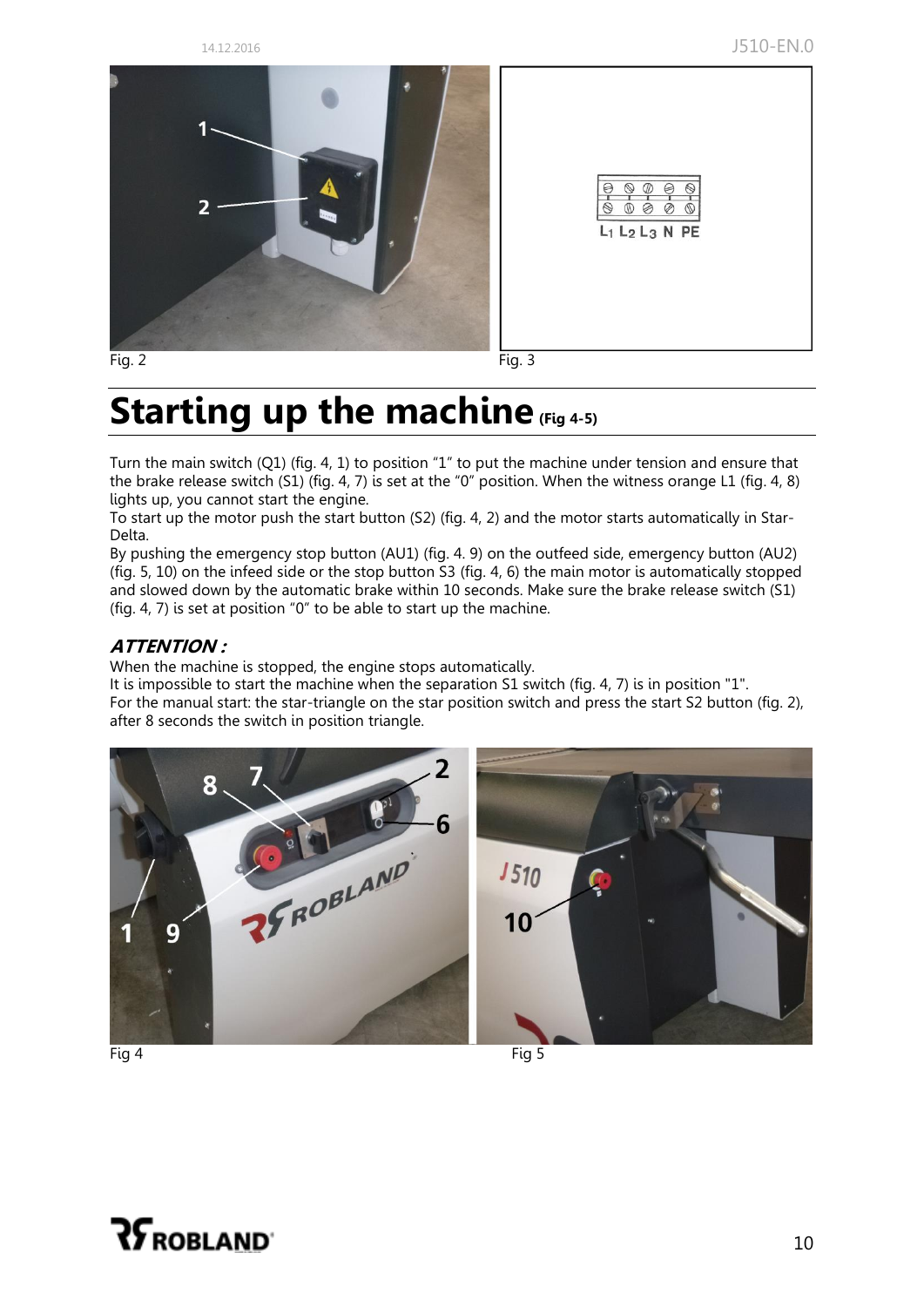# **Safety prescriptions for surface planing**

Machinery should only be used for the purpose for which it is designed. Machines should only be used within the rated capacity specified by the machine manufacturer.

Only the correct tools designed for use with a machine should be used. For example,

only blades that are intended for use on a particular machine should be used.

Check if the planer knives are correctly positioned, perfectly calibrated and tight.

It is most important that the knives are well tightened and secured. If this isn't the case the knives, by centrifugal force, will be ejected from the cutter-block during the start-up of the machine. The height of a worn knife still must measure at least 20 mm. Knives and tools which are not correctly

sharpened, or in a bad shape, not only diminish the quality of the work but also increase the risk of accidents.

Always disconnect the machine from its power supply before changing tools or maintenance. Make sure that all safety devices are fitted to the machine and that the machine is connected to a dust extraction system.

Machines should never be left running unattended. Operators must never leave a machine that has been turned off but is still running down.

Provide sufficient space around the machine and a good lighting of the workshop. Adequate space must be provided around each woodworking machine, considering the work to be carried out on the machine, to enable the operator to use the machine safely.

The floor should have a slip resistant surface, be level and kept in good repair and free from loose materials such as chippings or waste wood. All spillages should be promptly cleared away to avoid the risk of slipping.

Suitable lighting must be provided to enable the operator to have a clear view of the workpiece, the cutters and the operating controls of the machine. Adequate lighting must be provided in the area around the machine. The lighting must be positioned or shaded to avoid glare and reflections from work benches or other shiny surfaces.

Keep children away from the machine and out of the workshop.

Always wear suitable clothing, loosen or torn clothes are very dangerous.

Operators should use appropriate personal protective equipment.

**Always use respiratory protection. Always wear eye protection.**

**Always wear hearing protection.**

Like anything we use in the shop, it is important to know the risks and potential hazards. People work in extremely dangerous work environments every day, but they are safe when they take the appropriate precautions.

# **Changing and setting of the planer knives (Fig.6)**

Always disconnect the machine from its power supply before changing tools or maintenance.

To turn the planer arbor by hand, put the brake release switch (S1) (fig. 4, 7) in position "1".

To avoid serious injuries when handling planer knives, the wear of safety gloves is recommended. Even blunt knives can cause serious damage to your hands!

Extract the worn knives after loosening the clamping bolts in the counter-knives (fig. 6, 1).

Make sure both planer-knives and counter-knives are well cleaned before putting them into the slots in the cutter block.

Take care of the springs underneath the knives and see to it that they do not stay blocked inside their seats in the arbor.

Now put the cleaned planer knife into the groove, pushing the knife down with the magnetic adjustment gauge (fig. 6, 2) and tighten the 2 outer bolts (fig. 6, 1) at each side.

Now tighten the remaining locking bolts and repeat above for the other planer knives.

Carefully check the tightening of the bolts of the counter-knives and check the operation of the machine.

Put switch (S1) (fig.4, 7) in the "0" position to start the engine, since it is not possible to boot the

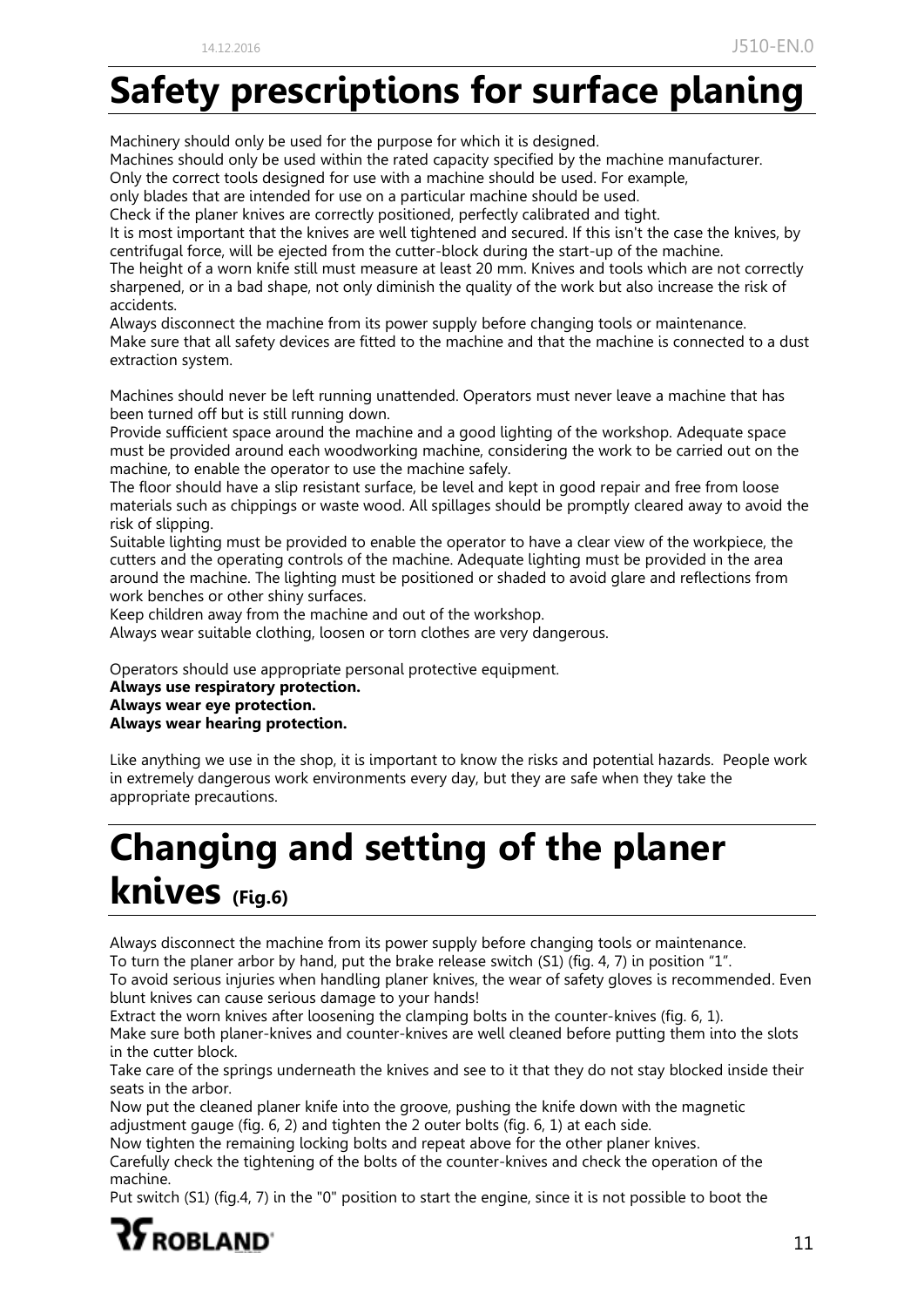#### machine with switch (S1) (fig.4, 7) in position "1".



Fig.6

# **Adjustment of the planer tables (Fig.7-8)**

To ensure the planer outfeed table is set at the same height as the planer knives, a simple device can be used as seen in fig 7.

Take a piece of square wood and put 10 marks at exactly 1 mm interval. Put one planer knife at its highest point and put your scale with the 0 of the planer knife on top.

Now turn the planer arbor 1 turn by hand (use the brake release switch) and if the scale is moved for not more than 2 marks, this means the knives are well set.

Loosen bolt 1 and use the lever 2 for changing the height of the outfeed planer table. The movement in the output table height is done by loosening the bolt (fig. 8, 1), and by means of the lever (fig. 8, 2).

After adjustment, ensure the tightening of the bolt (fig. 8, 1).





# **Adjusting the planer depth cut (Fig 9)**

Unlock the clamping handle (fig. 9, 2) on the side of the infeed table . By lifting up or pushing down the lever (fig. 9, 3) the depth of cut (thickness of pass) can be adjusted. The depth of cut can be read at the scale (fig. 9, 1) on the side of the infeed-table. After setting is done, lock the clamping handle (1). The maximum depth of cut is 6 mm.

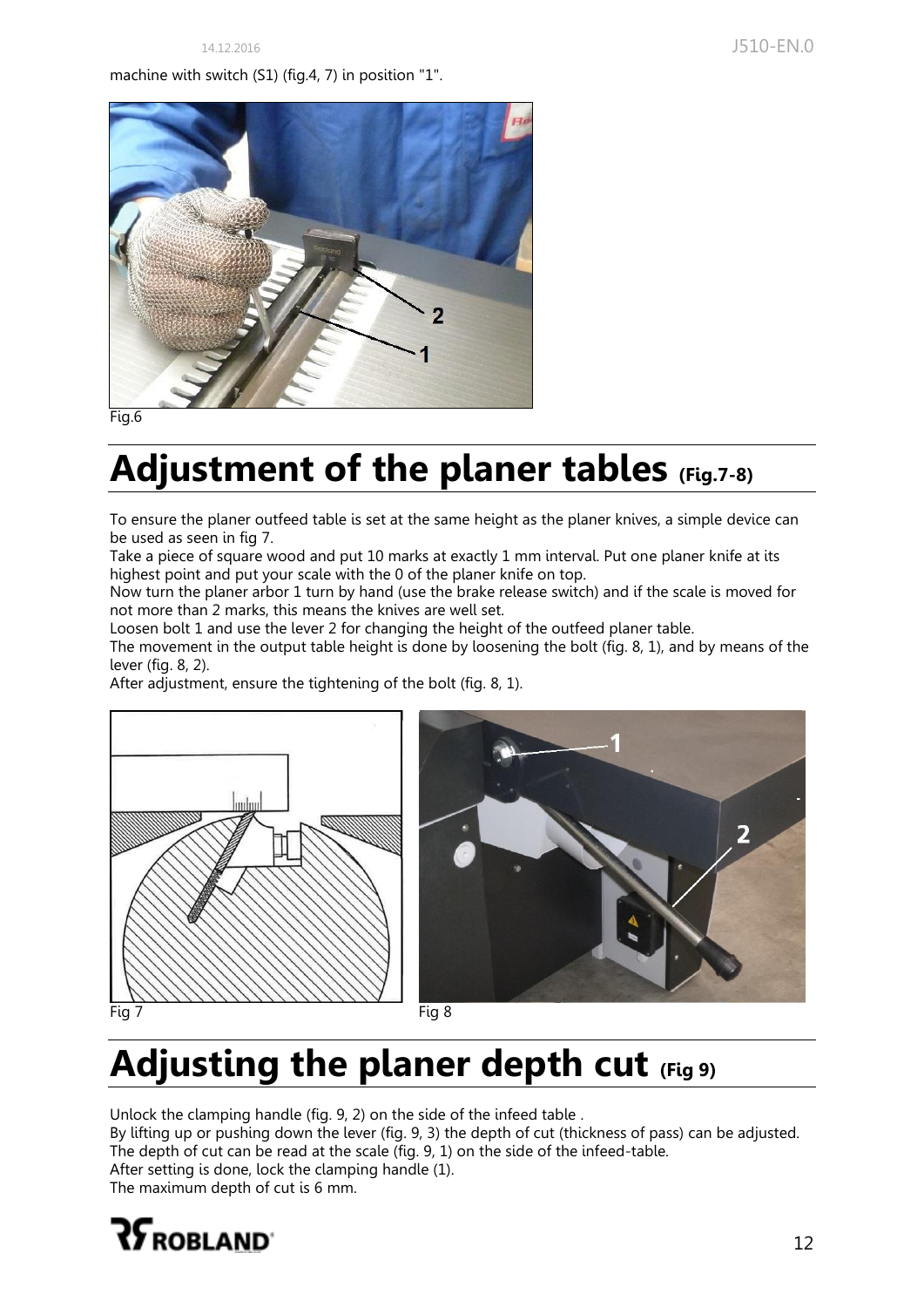It should be noted that after each blade change and adjustment of the outfeed table to the blades of the spindle, we need to adjust the infeed-table to the height of the outfeed-table. After this adjustment, reposition the scale to "0".

Do not forget after each adjustment past decision-making to lock again the lever (fig. 9, 2).



Fig 9

### **Planer fence (Fig 10)**

The planer fence can be adjusted according to the width of the workpiece by loosening the handle (fig.10, 1) and sliding the fence to the front or back.

After unlocking the handle (fig.10, 2) and pushing the lever (fig. 10, 4), the fence can be set at any angle between 90° and 45°.

The 90° positive stop can be adjusted underneath the fence support, the 45° positive stop can be adjusted on top of the fence support.

Angles can be read at the scale (fig. 10, 3) .

Make sure all clamping handles are well tightened before starting to work.



Fig 10

The planer fence support is factory set. Please do not touch the height adjustment bolts. Put the 3 Allen key bolts and tighten firmly.

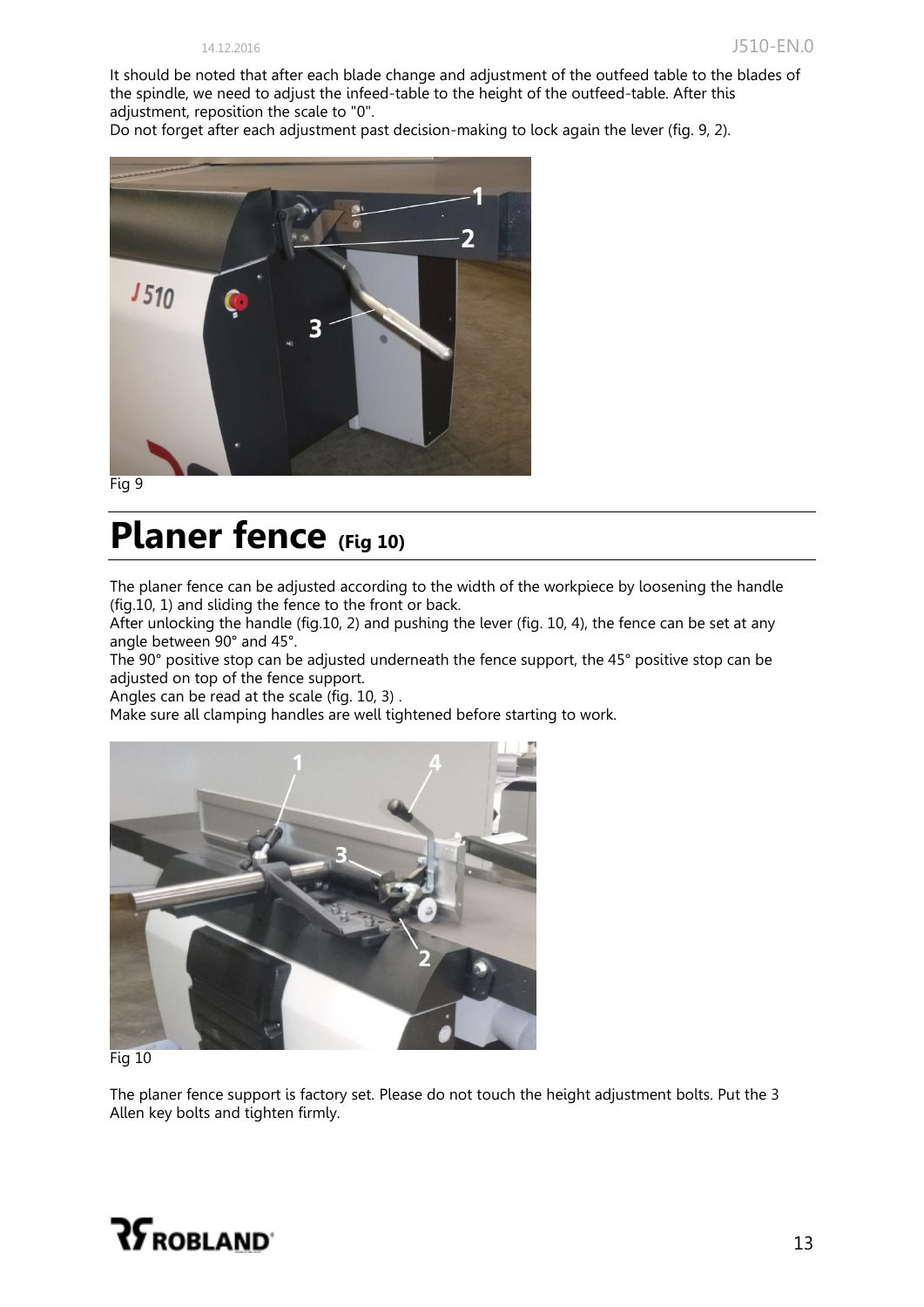### **Planer guard (Fig.11-12)**

The protector of the jointer to the front of the guide is the "bridge" type and manually adjusted in the lateral direction or height. The height adjustment allows to perform the thicknesser on siding, the lateral adjustment. The bridge height adjustment is made by the handle (fig. 11, 1). First check the workpiece for straightness and always put the workpiece on the planer table with the concave side down.

For planing the bridge guard must be lowered, so that the workpiece can slide under the bridge guard. Set the height using the adjustment knob; the workpiece is guided along the planer fence and under the planer protection guard.

For planning the narrow side of a workpiece, the protection bridge has to be lowered down to the table and set according to the workpiece width. Set the bridge guard with a minimal opening to the workpiece to ensure maximum cover and safety.

This guard should be used for every operation on the planer. Never work without it !!! Changing the height of the bridge guard is done with the knob (fig. 11, 1).

#### **Make sure that the protector to the jointer bridge is always in place and that the device is kept in good condition. If necessary, replace the damaged parts of the protector.**

The part behind the conduction is protected by a hard-protective plate that prevents contact with the hands.





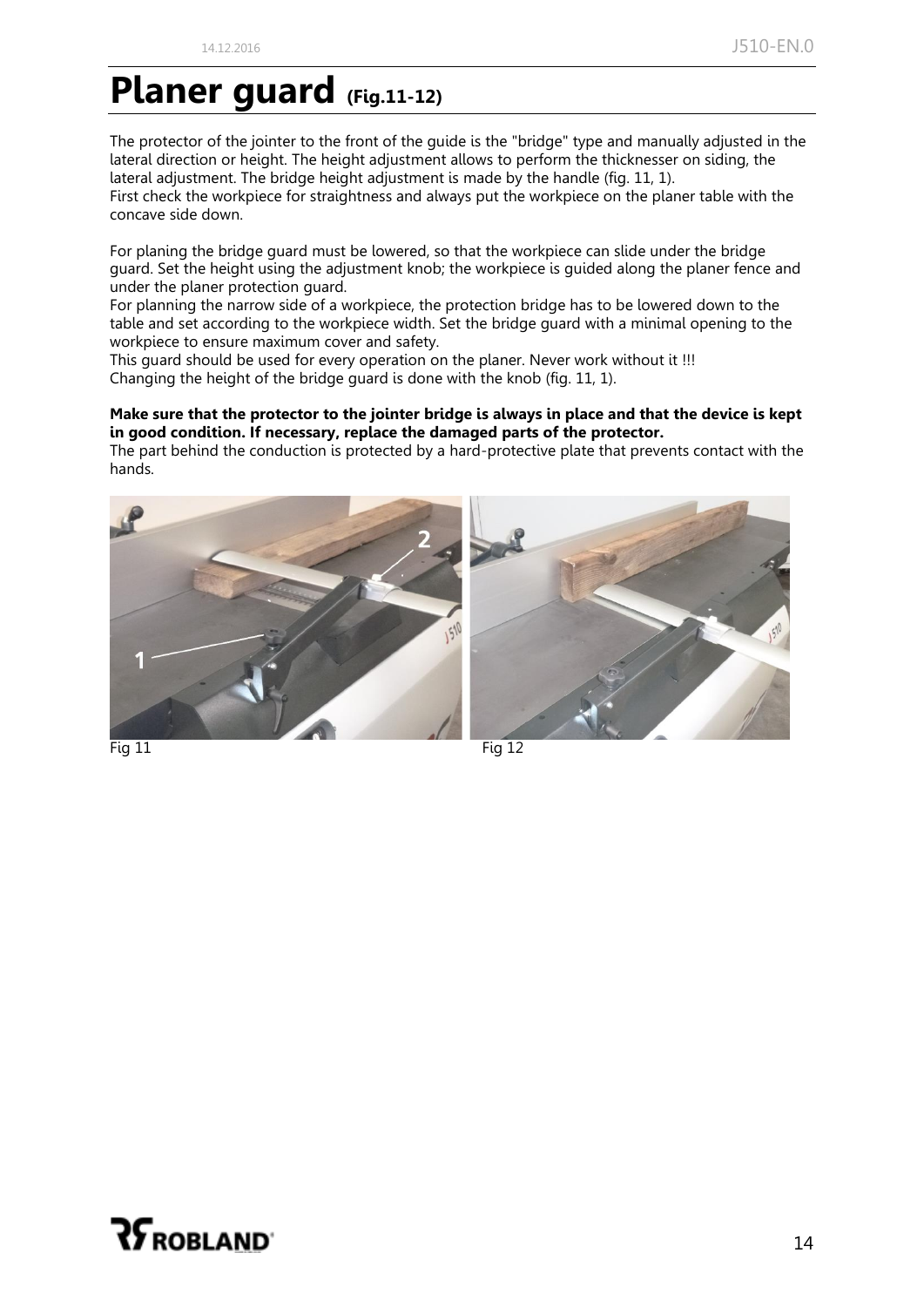### **Aspiration(Fig 13)**

For your health and fire risks, it is recommended to connect the machine to an installation of aspiration and evacuation of chips.

Wherever a suction system is available or required, the machine must be connected.

The jointer has a suction hood that will be connected to the vacuum system with a 150 mm diameter pipe. At the connection, it is important to consider the direction of movement of the air, the capacity of the installation, the right size hose and connection method.

The suction system must be strong enough to ensure, at the level of the fitting, a minimum speed of 20 m/sec air. For the removal of damp wood chips and the disposal of coarse chips a speed of 28 m/s in the system is needed. Too low air speeds reduce efficiency quickly, making the clogged exhaust system. It is necessary to ensure a flow of air of at least  $1500 \text{ m}^3/\text{h}$ .





Woodworking machines produce a lot of chips, pieces of wood, waste wood and dust. Wood dust and chips are a fuel that can contribute to the development of a fire. The dust in the air can cause explosions.

Wood waste can be a source of mold growth, which risk to health of the persons concerned. Wood waste must be removed immediately if possible.

#### **Precautions against wood dust:**

In principle, one can distinguish four levels of measures in the fight against wood dust: to avoid, eliminate, reduce and protect.

- Control of the source (capture at the source, preventing the formation of dust),
- Extraction (preventing the distribution of wood dust),
- Prevent (minimize the contact with wood dust) and
- Personal protective equipment (when the use of collective protection is impossible or insufficient).

#### **Individual protection:**

Operators must be equipped with individual coverage, including respiratory masks with appropriate filters.

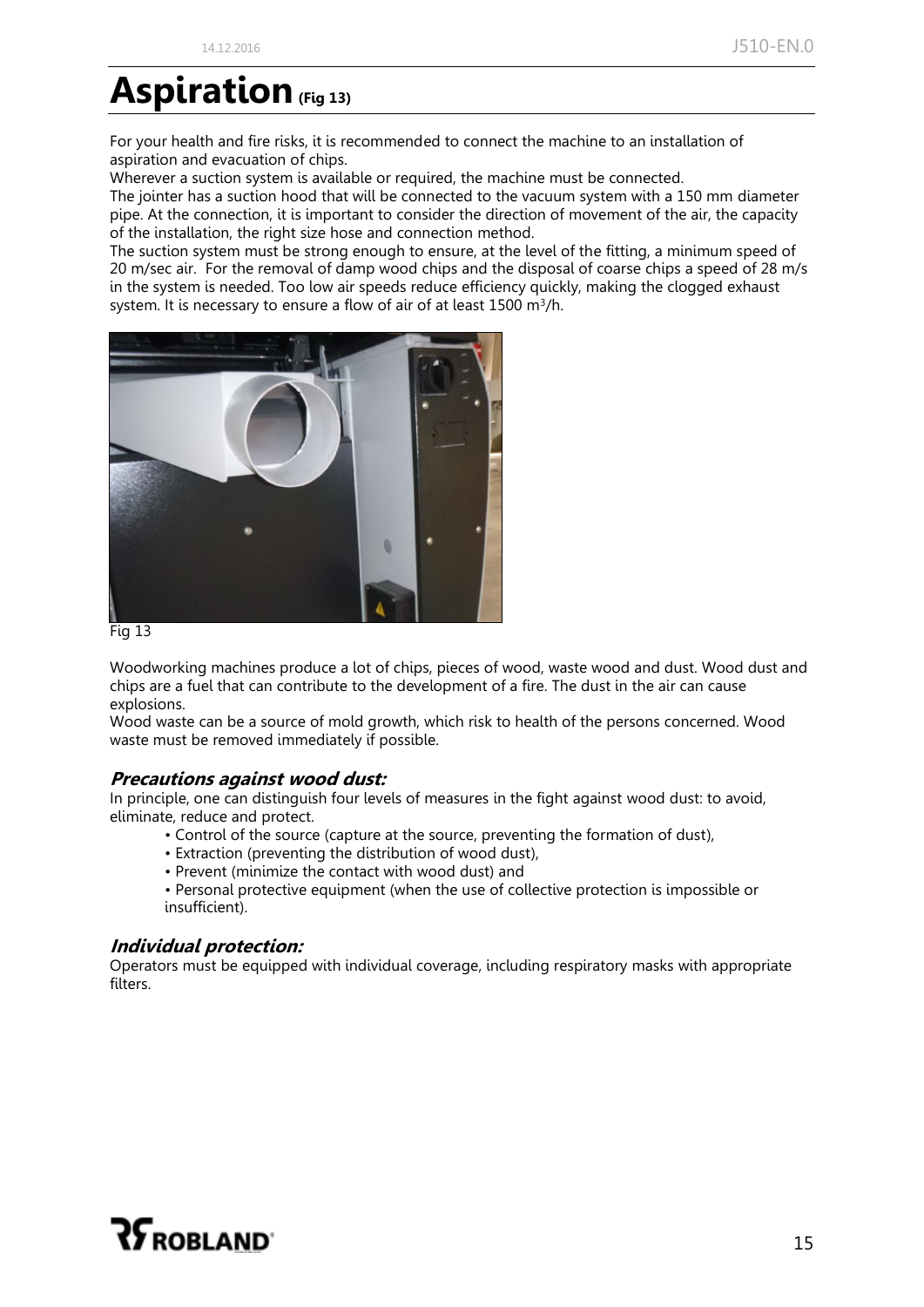### **Maintenance of the machine**

Maintenance work should only be carried out by people who have the combination of training, skills, experience and knowledge to do the work.

Always disconnect the machine from its power supply before starting all maintenance works! The interior parts of the machine must be cleaned regularly to avoid an accumulation of dust and woodchips.

All bearings inside the machine are double sealed and lubricated for life, therefore they need no maintenance. These bearings are dust-tight, but thus, they are likely to become warmer than normal ball bearings. There is nothing to worry about.

To guarantee a perfect functioning of the machine and prevent the formation of rust, the moving parts of the machine need to be lubricated regularly, especially when the machine is used in a humid environment or finishing wet wood.

The machine parts which need maintenance are the planer table hinges and axis. They must be lubricated on a regular monthly base using a thin oil such as SAE30 or WD-40.

Any possible deposit of resin, on the various parts of the tables, must be taken away with a piece of cloth and a little bit of solvent (petrol, kerosene or another product).

The worktables (upon which a workpiece rests or over which it passes) should be smooth and free of any obstruction or damage that is likely to interrupt the continuous feeding of any workpiece to the tool.

The guards should be freely adjustable over the full range of work for which they are designed, and continue to fulfil their safety function.

Never smoke or have any naked flame near the machine when using inflammable products, avoiding the risk of fire and serious burns for the operator!

Additional measures of hygiene of the premises must be implemented as regular cleaning the floor and the walls of the workshop (good housekeeping) using a suitable vacuum cleaner adapted with an absolute filter (not of blower or broom which disperse the dust in the air) and frequent evacuation of sawdust and shavings of the workshop. Wood dust, whatever the origin, is likely to cause short-term illnesses and cancers, decades after exposure. To limit the emission of dust to the lowest possible level, use an industrial vacuum cleaner equipped with a high efficiency filter.

# **Changing and tensioning the belts**

**(Fig 13)**

The drive belts for the planer motor can easily be tightened: loosen the bolt of the motor support (fig.14, 1) and the motor. Push the motor down to tighten the belts. After that lock the bolts of the engine support again.



Fig 14